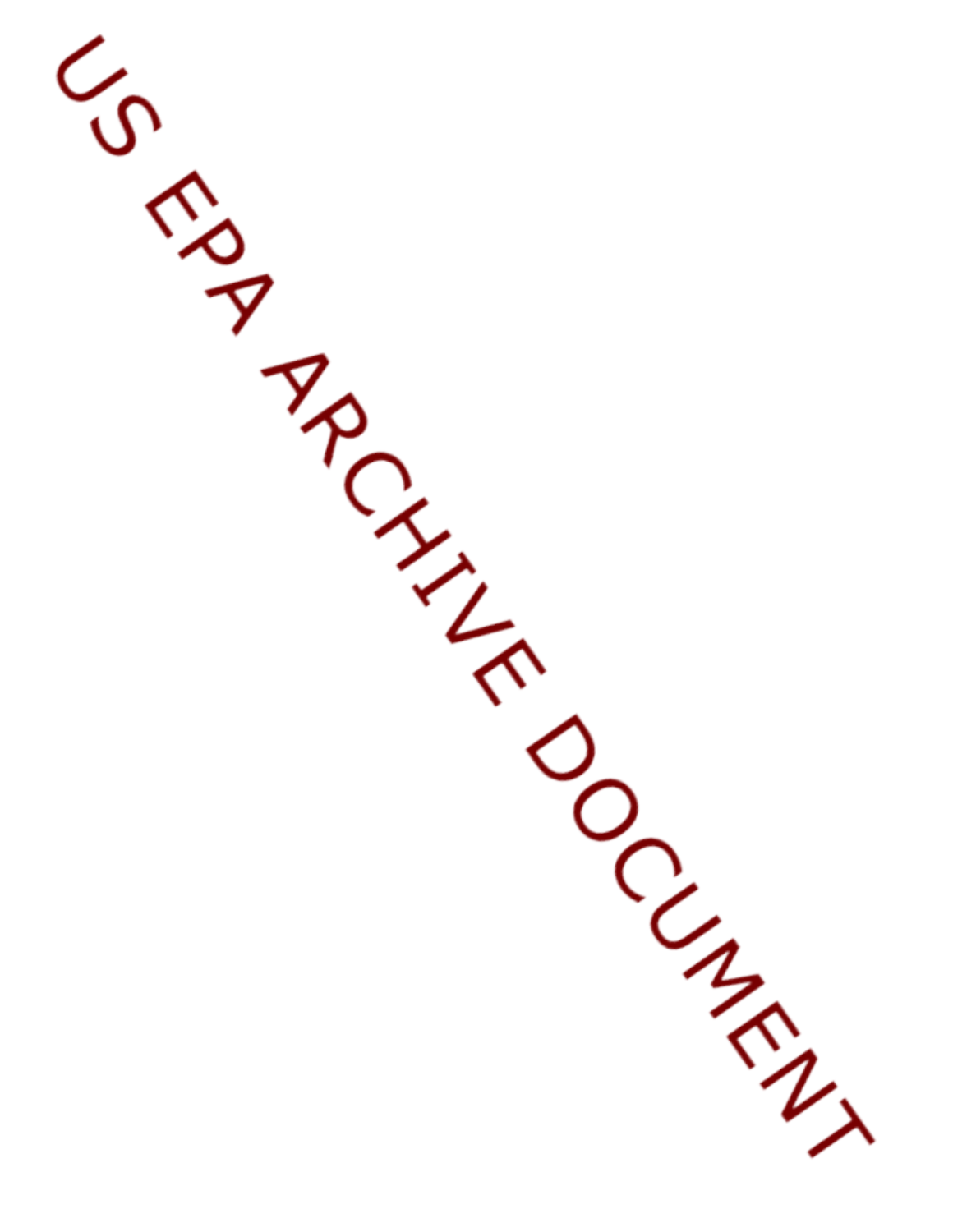## **THE ENVIRONMENTAL TECHNOLOGY VERIFICATION**







# **ETV Joint Verification Statement**

| TECHNOLOGY TYPE: PORTABLE EMISSION ANALYZER |                                                                       |                              |                              |
|---------------------------------------------|-----------------------------------------------------------------------|------------------------------|------------------------------|
| <b>APPLICATION:</b>                         | <b>DETERMINING COMBUSTION EMISSIONS</b>                               |                              |                              |
|                                             | <b>TECHNOLOGY NAME: Model 350 Portable Multigas Emission Analyzer</b> |                              |                              |
| <b>COMPANY:</b>                             | Testo, Inc.                                                           |                              |                              |
| <b>ADDRESS:</b>                             | 35 Ironia Rd.<br><b>Flanders, N.J. 07836</b>                          | <b>PHONE:</b><br><b>FAX:</b> | 973-252-1720<br>973-252-1729 |
| <b>WEB SITE:</b><br>$E\text{-}MAIL$ :       | http://www.testo.com<br>info@testo.com                                |                              |                              |

The U.S. Environmental Protection Agency (EPA) has created the Environmental Technology Verification (ETV) Program to facilitate the deployment of innovative or improved environmental technologies through performance verification and dissemination of information. The goal of the ETV Program is to further environmental protection by substantially accelerating the acceptance and use of improved and cost-effective technologies. ETV seeks to achieve this goal by providing high-quality, peer-reviewed data on technology performance to those involved in the design, distribution, financing, permitting, purchase, and use of environmental technologies.

ETV works in partnership with recognized standards and testing organizations, with stakeholder groups (consisting of buyers, vendor organizations, and permitters), and with individual technology developers. The program evaluates the performance of innovative technologies by developing test plans that are responsive to the needs of stakeholders, conducting field or laboratory tests (as appropriate), collecting and analyzing data, and preparing peer-reviewed reports. All evaluations are conducted in accordance with rigorous quality assurance (QA) protocols to ensure that data of known and adequate quality are generated and that the results are defensible.

The Advanced Monitoring Systems (AMS) Center, one of six technology areas under ETV, is operated by Battelle in cooperation with EPA's National Exposure Research Laboratory. The AMS Center has recently evaluated the performance of portable multigas monitors used to determine emissions from combustion sources. This verification statement provides a summary of the test results for the Testo Model 350 portable multigas emission analyzer.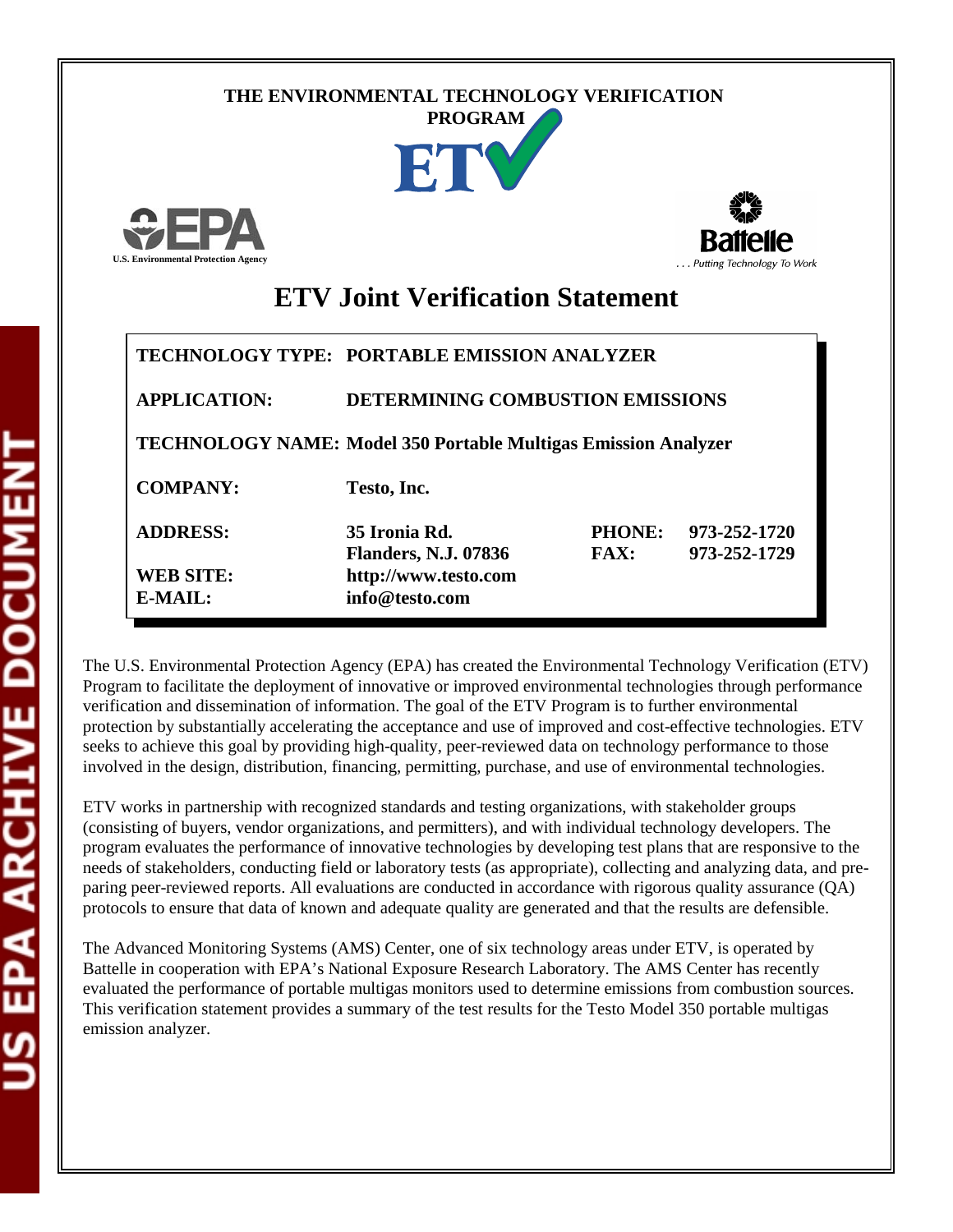#### **VERIFICATION TEST DESCRIPTION**

The verification test was conducted at the Bourns College of Engineering Center for Environmental Research and Technology at the University of California-Riverside. Emissions were sampled from a commercial gas-fired cooktop and a small diesel-fueled engine driving an electrical generator. The reference method for NO, NO<sub>2</sub>, and NO<sub>y</sub> determination was the chemiluminescence method that forms the basis of EPA Method 7E. Measurements were made using a Thermo Environmental Instruments Model 10 source-level NO<sub>x</sub> monitor. The reference method for O<sub>2</sub> determination was an instrumental, paramagnetic pressure sensor method that is consistent with EPA Method 3A. The measurements were made using a Horiba Model CMA-331A Gas Emission Analyzer System. The reference method for CO determination was the cross-modulation non-dispersive infrared method that forms the basis of California Air Resources Board Method 10. The measurements were made using a Horiba Model CMA-331A Gas Emission Analyzer System. The reference method for  $SO<sub>2</sub>$  determination was the ultraviolet fluorescence method that forms the basis of EPA Method 6C. The measurements were made using an API Model 100AH analyzer. All reference method analyzers were located near the combustion sources and were configured to sample from a common intake line, downstream of a sample conditioning system.

Four Model 350s were tested in this verification. Two analyzers were configured to measure  $O_2$ , CO, NO, and  $NO<sub>2</sub>$  with low range sensors for CO and NO. Two analyzers were configured to measure  $O<sub>2</sub>$ , CO, SO<sub>2</sub>, NO, and  $NO<sub>2</sub>$  with high range sensors for CO and NO. The low range analyzers did not have  $SO<sub>2</sub>$  sensors, and the  $O<sub>2</sub>$  and NO<sub>2</sub> sensors in all four analyzers were the same. Initial tests were performed in the laboratory with prepared gas mixtures, then combustion source tests were conducted. Five test days were devoted to laboratory testing and three to source emission testing. Laboratory tests included the linearity of response of each Model 350 analyzer over a range of gas concentrations for each of the analyte gases. The response time of the analyzers was established by monitoring the rise and fall of the Model 350 responses during the linearity tests. Data from zero gas and from additional low gas concentrations were used to establish the detection limits for each Model 350 measurement. Interrupted sampling was assessed after the zero and span checks at the end of the linearity tests, when the electrical power to each Model 350 was turned off for a period of at least 12 hours. The Model 350 analyzers were then powered up, the same zero gas and span concentrations were introduced, and the analyzers' responses were recorded. The effect of potential interferences was tested by delivering test gases containing potential interferants at known concentrations to the Model 350s and monitoring their responses. The ambient temperature test quantified the zero and span drift that occurred as the analyzers were subjected to different temperatures during operation. The pressure sensitivity test quantified the variation in analyzer response and sample flow with changes in pressure in the sample gas source. Combustion source tests included tests for accuracy relative to reference method results, zero and span drift, and measurement stability.

QA oversight of verification testing was provided by Battelle. Battelle QA staff conducted a technical systems audit, a performance evaluation audit, and a data quality audit of 10% of the test data.

#### **TECHNOLOGY DESCRIPTION**

The following description of the Model 350 analyzer was provided by the vendor, and does not represent verified information.

The Model 350 is a self-contained emission analyzer system capable of measuring  $O_2$ , CO, NO, NO<sub>2</sub>, SO<sub>2</sub>, H<sub>2</sub>S, and hydrocarbons in combustion emission sources, while capturing data on pressure, temperature, and flow. Low NO<sub>y</sub> and low CO resolutions are 0.1 part per million (ppm) throughout the range. The Model 350 uses electrochemical sensors that are temperature-controlled to operate over an ambient temperature range of 20ºF to 115ºF and can be calibrated, exchanged, and upgraded in the field without hand tools. An optional CO dilution system permits sample range expansion to over 40:1. The Model 350 weighs less than nine pounds and has an automatic sample conditioning system that includes a Peltier cooler, moisture removal pump, and patented non-heated sample line to provide representative samples from engines, turbines, boilers, burners, and other combustion sources.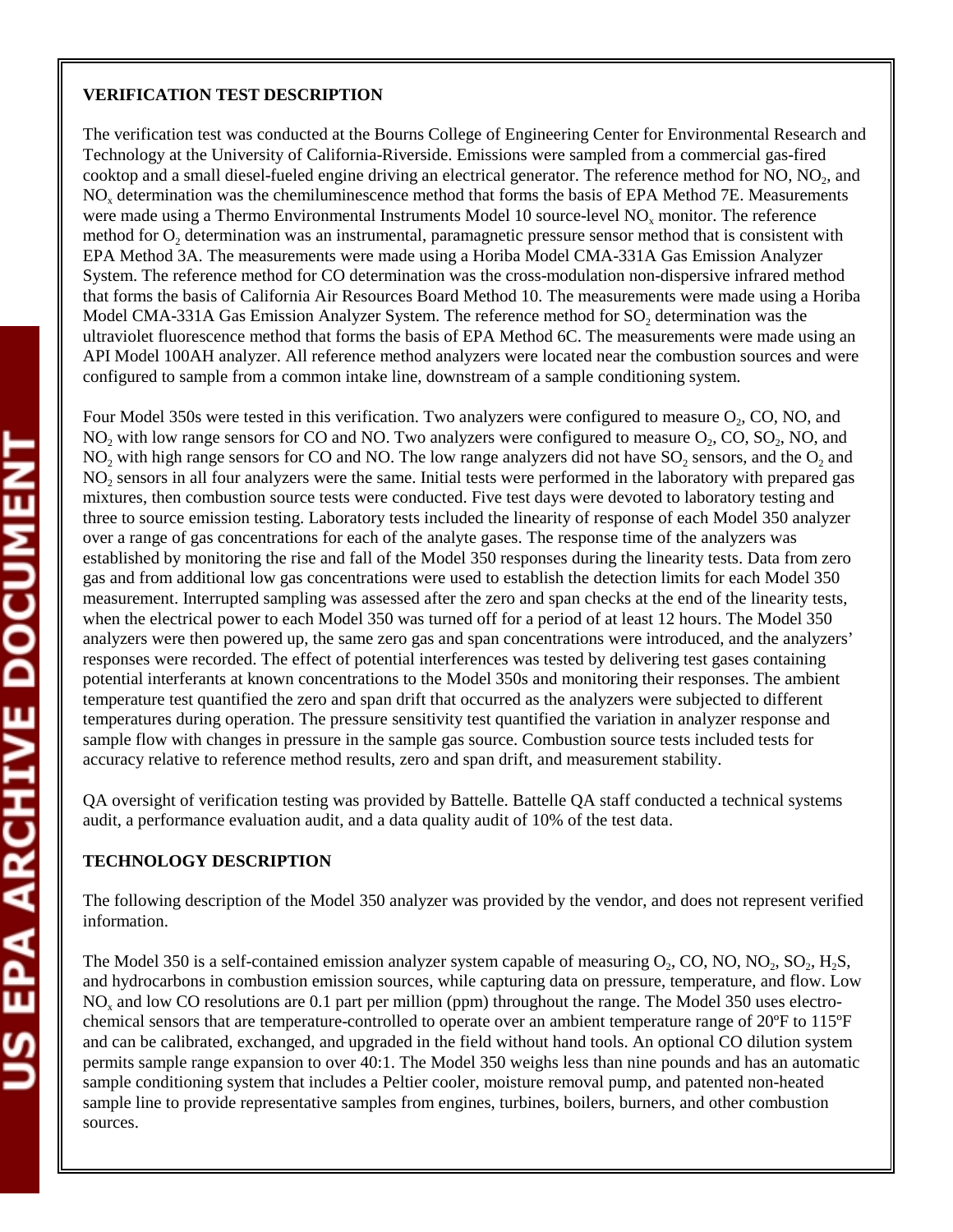The entire system operates independently on nickel metal hydride batteries, or can be connected to AC power (90 to 260 volts, 50 to 60 Hertz). A handheld control unit can operate the analyzer "docked" in the base unit or hundreds to thousands of feet from the base unit. The control unit provides the user with a simple interface and communications. Pulldown menu selections, user-defined function buttons, and/or a computer interface provide access to all operations of the system. Automatic programs for unattended operation facilitate remote, eventdriven, and/or long-term (weeks) testing. An onboard printer provides documentation of test results, while internal data logging of up to 256,000 data points can be programmed. Data retrieval options include an onboard menu system and a computer download procedure; data sets can be stored in files and converted to standard spreadsheets and charts. Internal calculations are performed automatically. The unit provides onscreen information such as  $O_2$  reference corrections (freely selectable),  $CO_2$ , combustion efficiency, excess air, flow, mass-emissions (pounds per hour, etc.), and flue gas loss. The system can be expanded to provide additional measurements for moisture, velocity, temperatures, 4- to 20-milliampere signals, and a variety of other inputs, including simultaneous multibox monitoring.

### **VERIFICATION OF PERFORMANCE**

**Linearity:** The Model 350 analyzers provided a linear response for all the target gases over their full measurement ranges.

**Response time:** Response times ranged from 10 to 20 seconds for NO and 30 to 32 seconds for CO, but were consistently 18 seconds for  $NO_2$ , 20 seconds for  $O_2$ , and 27 seconds for  $SO_2$ .

**Detection limit:** Detection limits estimated from the laboratory testing for the high range analyzers (based on the upper end of the 3-sigma, 95% confidence level) were 1.22 ppm for CO, 1.57 to 1.66 ppm for NO, 0.26 to 0.41 ppm for  $NO_2$ , and 1.24 ppm for  $SO_2$ . Detection limits estimated from the laboratory testing for the low range analyzers were 0.25 ppm for CO and 0.25 to 0.45 ppm for NO. (No detection limit was calculated for  $O_2$ , since the Model 350 analyzers always read 0.0% when sampling nitrogen zero gas.)

**Interference:** A variety of selected interferants generally produced no response on the Model 350 analyzers, and no interferant produced a response as much as 1% of that from an equal concentration of target analyte. Responses to 394 ppm NO were 2.3 to 4.8% low when 400 ppm  $SO_2$  also was present.

**Ambient temperature effect:** Ambient temperature over the range of  $47^{\circ}$ F to  $105^{\circ}$ F had a minimal (< 2% of span concentration) effect on the zero and span readings of the Model 350 analyzers.

**Interrupted sampling:** Zero and span differences caused by interruption of operation were less than 1.0% of the respective span concentrations.

**Pressure sensitivity:** Over the tested range of  $-10$  to  $+10$  inches of water (relative to ambient pressure), the sample gas pressure had no significant effect on the zero or span readings of the Model 350 analyzers.

Accuracy: The relative accuracy (RA) of the Model 350 analyzers was usually within 10% for CO, NO, NO<sub>x</sub>, and  $SO_2$ , and within 1% for  $O_2$ , with the sources tested (two range burner sources, three diesel engine sources). The only exceptions were those conditions where CO and  $NO<sub>2</sub>$  concentrations were below 6 ppm, and in  $NO<sub>2</sub>$ measurements from the diesel engine exhaust when  $NO_2$  was less than 7% of total  $NO_x$ . For the low concentration conditions, the CO and  $NO<sub>2</sub>$  analyzers were accurate to within about 1 ppm. For the  $NO<sub>2</sub>$  measurements from the diesel engine exhaust, RAs ranged from 8% to 55%, and the direct measurement of NO<sub>2</sub> by the Model 350 analyzers produced more consistent readings than did the determination of  $NO<sub>2</sub>$  by difference with the chemiluminescent reference method. Total  $NO<sub>x</sub>$  RAs for the diesel engine tests were all within 7%.